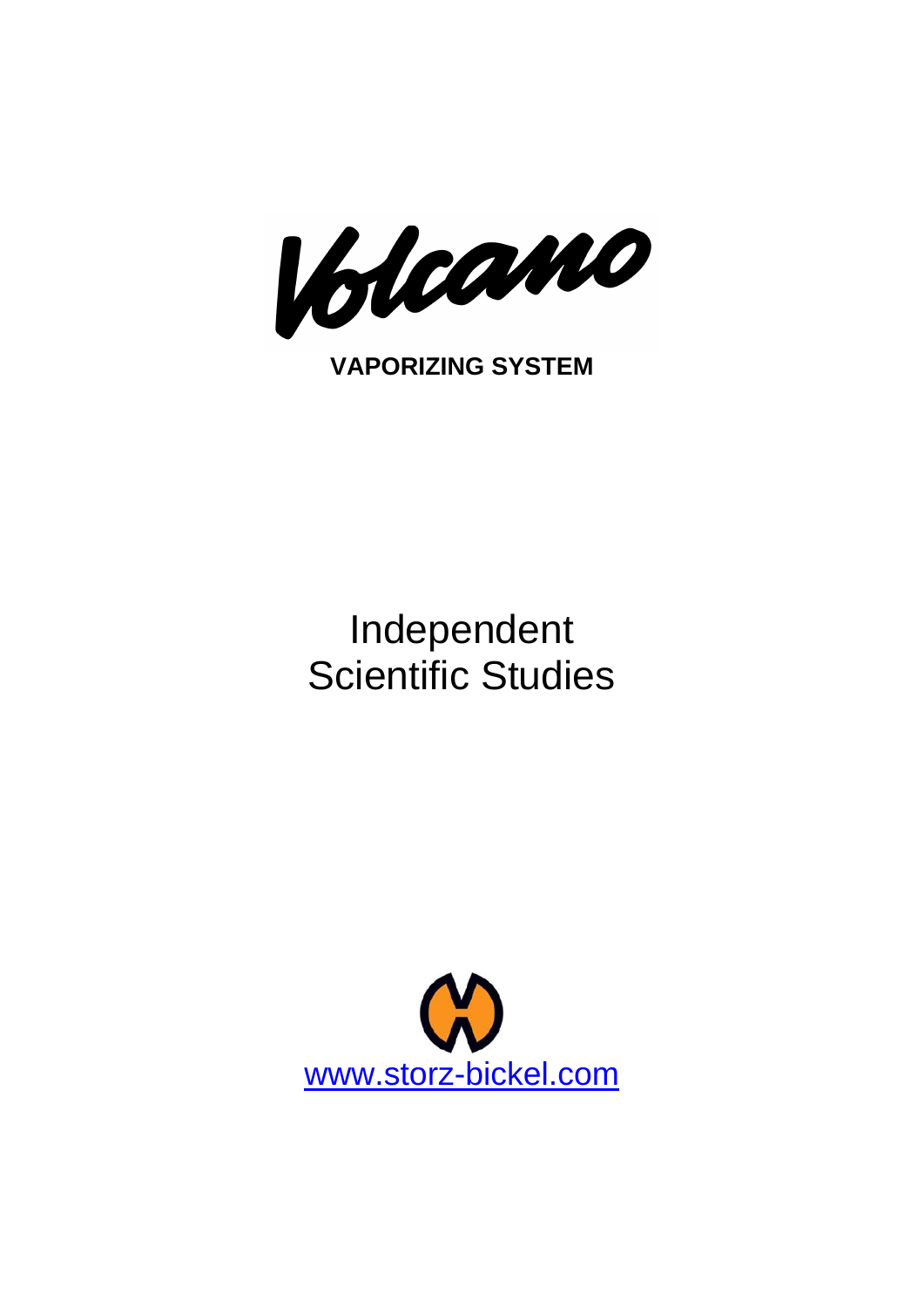## **Cannabis vaporizer combines efficient delivery of THC with effective suppression of pyrolytic compounds**

Dale Gieringer Joseph St. Laurent Scott Goodrich

**ABSTRACT.** Cannabis vaporization is a technology designed to deliver inhaled cannabinoids while avoiding the respiratory hazards of smoking by heating cannabis to a temperature where therapeutically active cannabinoid vapors are produced, but below the point of combustion where noxious pyrolytic byproducts are formed.

This study was designed to evaluate the efficacy of an herbal vaporizer known as the **Volcano®**, produced by **Storz & Bickel GmbH & Co. KG, Tuttlingen, Germany (http://www.storz-bickel.com)**. Three 200 mg samples of standard NIDA cannabis were vaporized at temperatures of 155°-218°C. For comparison, smoke from combusted samples was also tested.

The study consisted of two phases: (1) a quantitative analysis of the solid phase of the vapor using HPLC-DAD-MS (High Performance Liquid Chromatograph-Diode Array-Mass Spectometry) to determine the amount of cannabinoids delivered; (2) a GC/MS (Gas Chromatograph/Mass Spectrometer) analysis of the gas phase to analyze the vapor for a wide range of toxins, focusing on pyrene and other polynuclear aromatic hydrocarbons (PAHs).

The HPLC analysis of the vapor found that the **Volcano** delivered 36%-61% of the THC in the sample, a delivery efficiency that compares favourably to that of marijuana cigarettes.

The GC/MS analysis showed that the gas phase of the vapor consisted overwhelmingly of cannobinoids, with trace amounts of three other compounds. In contrast, over 111 compounds were identified in the combusted smoke, including several known PAHs.

The results indicate that vaporization can deliver therapeutic doses of cannabinoids with a drastic reduction in pyrolytic smoke compounds. Vaporization therefore appears to be an attractive alternative to smoked marijuana for future medical cannabis studies.

Source: Journal of Cannabis Therapeutics, Vol. 4(1) 2004

\_\_\_\_\_\_\_\_\_\_\_\_\_\_\_\_\_\_\_\_\_\_\_\_\_\_\_\_\_\_\_\_

Dale Gieringer is affiliated with California NORML, 2215-R Market Street #278, San Francisco, CA 94114.

Joseph St. Laurent and Scott Goodrich are affiliated with Chemic Labs, 480 Neponset Street, Building #7C, Canton, MA 02021. The authors offer thanks for insight and technical support to Jeff Jones, Elvy Musikka, Irvin Rosenfeld and Aidan Hampson. This research was supported by a grant from the Marijuana Policy Project. Additional support provided by the NORML Foundation, the Multidisciplinary Association for Psychedelic Studies and Storz & Bickel GmbH & Co. KG.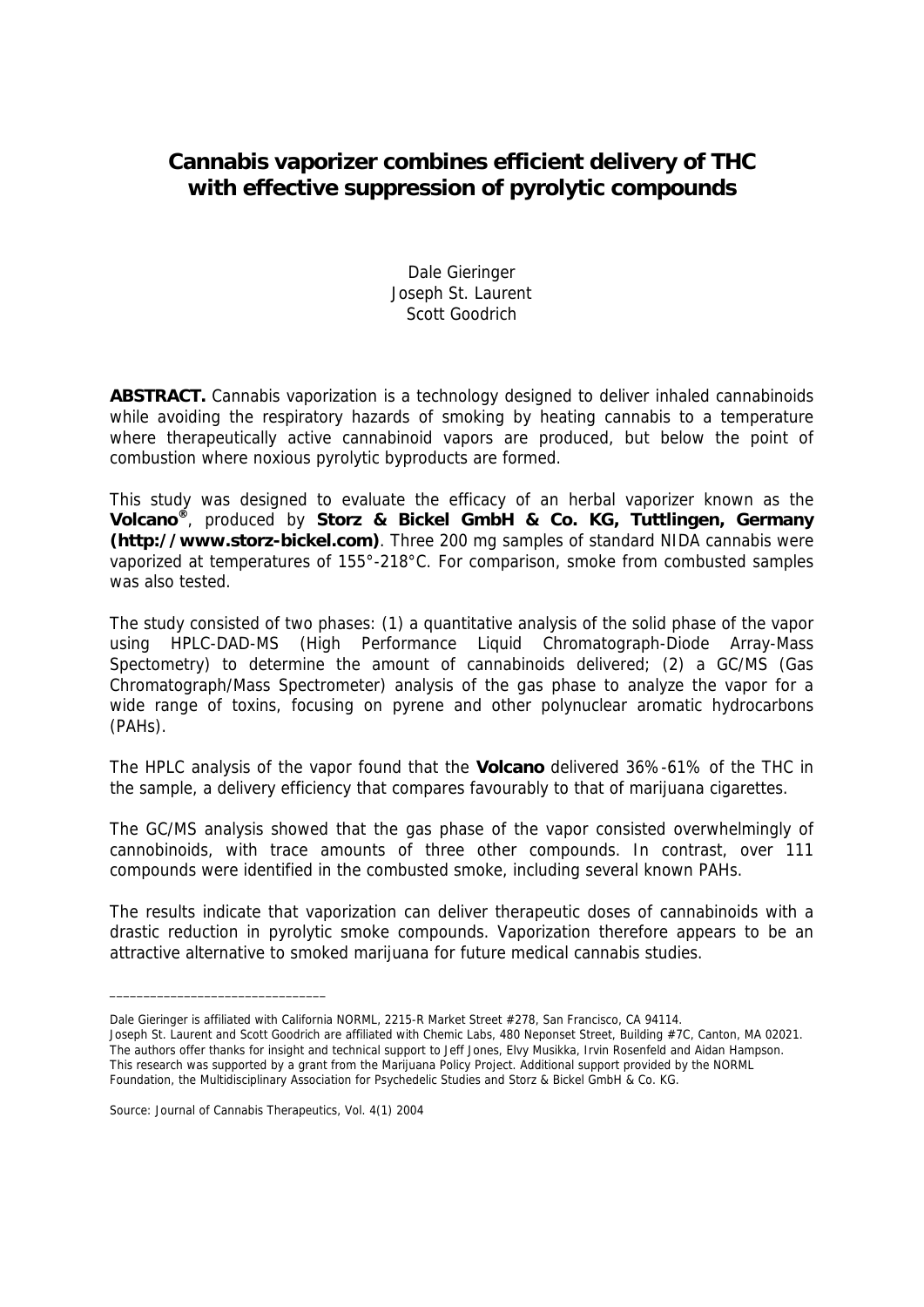## **Vaporization as a smokeless cannabis delivery system: A pilot study**

Donald I. Abrams<sup>[1](#page-2-0)</sup>, Hecto P. Vizoso<sup>1</sup>, Starley B. Shade<sup>1</sup>, Cheryl Jay<sup>1</sup>, Mary Ellen Kelly<sup>1</sup>, Neal Benowitz<sup>1</sup>

**Introduction:** The Institute of Medicine report published in 1999 suggested that although marijuana may have potential therapeutic value, smoking was not a desirable delivery system for cannabis. A 6-day "proof of concept" pilot study was proposed to investigate vaporization using the **Volcano** device as an alternative means of delivery of inhaled Cannabis sativa, to characterize preliminary pharmacokinetic and pharmacodynamic effects and to determine whether it may be an appropriate system for use in clinical effectiveness studies.

**Methods:** Eighteen healthy subjects were recruited and admitted to the inpatient ward of the General Clinical Research Center (GCRC) at San Francisco General Hospital to investigate the delivery of cannabinoids by vaporization of marijuana compared to marijuana smoked in a standard cigarette. One dose (1.7, 3.4 or 6.8% tetrahydrocannabinol) and delivery system (smoked marijuana cigarette or vaporization system) was randomly assigned for each of the six study days. The primary endpoint was the comparison of plasma concentrations of delta-9-tetrahydrocannabinol (THC), cannabidiol, cannabinol, and metabolites, including 11-OH-THC resulting from inhalation of cannabis after vaporization vs smoking. Expired carbon monoxide was measured to evaluate whether the vaporizer reduces exposure to gaseous toxins as a secondary endpoint. We also evaluated physiologic and neuropsychologic effects and queried patients for their preference of blinded dose day and delivery method. Adverse events were collected.

**Results:** 21 participants were enrolled to obtain the 18 who completed the 6-day inpatient study. 15 men and 3 women, mean age 30 years, were included in the final analysis. The plasma THC concentrations are still being determined at this time. Results will be available in September. 14 participants preferred vaporization, 2 smoking and 2 reported no preference. While still blinded with regard to dose, 8 participants selected the day they received 3.4% THC (7 vaporized, 1 smoked) as their most preferred treatment day; 4 selected the day they received 6.8% THC via vaporization and 6 had no treatment day preference. No adverse events were observed.

**Conclusion**: Vaporization of cannabis is a safe mode of delivery. The determination of plasma THC levels and comparison of clinical effects to smoked cannabis will provide information on the effectiveness of this delivery system. Participants had a clear preference for vaporization over smoking as a delivery system for the cannabis used in this trial.

-

<span id="page-2-0"></span><sup>&</sup>lt;sup>1</sup> The University of California San Francisco, San Francisco, California 94110, USA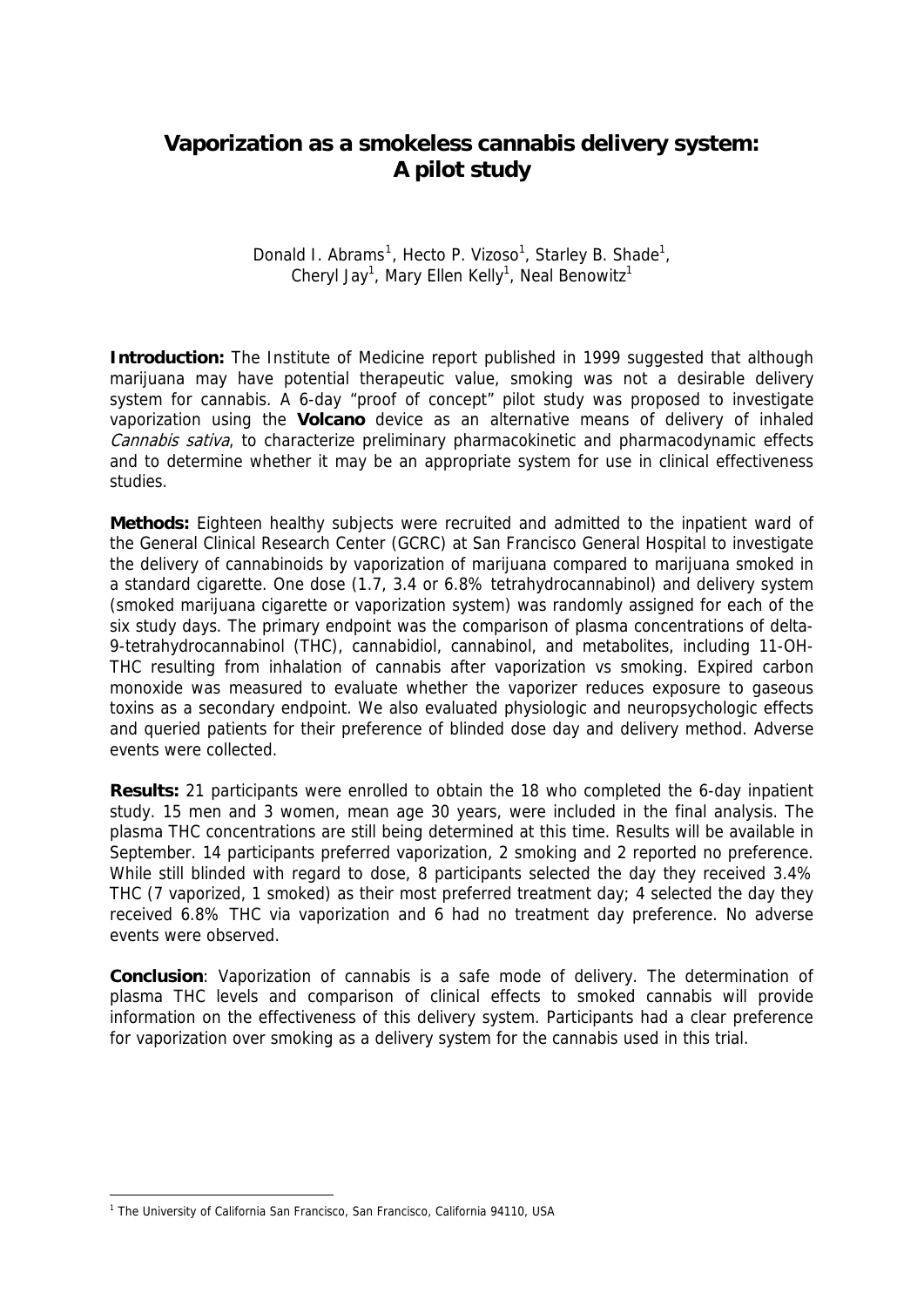### **Optimized administration of THC for clinical use by vaporizing**

Arno Hazekamp<sup>[2](#page-3-0)</sup>, Renee Ruhaak<sup>1</sup>, Lineke Zuurman<sup>[3](#page-3-1)</sup>, Joop van Gerven<sup>2</sup>, Rob Verpoorte<sup>1</sup>

What is currently needed for optimal use of medicinal cannabinoids is a feasible, nonsmoked, rapid-onset delivery system. Smoking of cannabis plant material results in the highest bioavailability and consequently pulmonal administration of cannabinoids is considered to be very effective. The goal of this study was to evaluate the performance of the **Volcano®** vaporizer in terms of reproducible administration of pure THC, without the formation of degradation products. Results were used for designing a clinical trial for administration of THC by vaporizing.

**Methods:** Using the **Volcano®**cannabis vaporizer, THC and its acidic analogue THCA were tested for delivery of THC into the balloon of the **Volcano** device. The efficiency of vaporizing of these samples was compared with cannabis plant material. Analyses were performed using HPLC and quantitive <sup>1</sup>H-NMR. After determination of the dynamics of heating up, and accuracy and stability of vaporizing temperatures of the **Volcano**, the temperature setting and balloon volume were systematically optimized for maximum evaporation of THC. Factors contributing to loss of THC were evaluated. Several **Volcano** set-ups were tested to determine variability. After validation, the **Volcano** was used in a methodology study to determine the effects of pulmonary administration of a rising dose of THC in twelve healthy volunteers, who were subjected to an array of physiological and psychological tests after each administration.

**Results:** Under optimized conditions the **Volcano** was found to deliver about 54% of the loaded sample in a reproducible way into the vapor phase without formation of degradation products like delta-8-THC or CBN. In the range of 2 to 8 mg of THC the delivery was found to be linear with the amount of THC loaded onto the vaporizer. Prolonged storage of the balloon before inhalation resulted in an increasing loss of THC by condensation. No significant differences in THC delivery were found between four devices tested. Full results of this phase I clinical trial are not presented here, but a clear dose-dependent effect was found in several of the used tests. During these inhalation studies the fraction of exhaled THC was found to be around 34%. Improvements in the original design of the **Volcano** were made based on these results for further optimization of the **Volcano** for administration of pure cannabinoids in a clinical setting.

**Conclusions:** Using the **Volcano** for pulmonal administration of THC, a delivery is reached that is comparable to smoking, without the presence of degradation products or harmful byproducts in significant amounts. This study confirms that the pulmonary administration of cannabinoids by evaporation certainly has a clinical potential. With the **Volcano** a safe and effective cannabinoid delivery system seems to be available to patients. Although our current study has concentrated on the delivery of THC it should be noted that other cannabinoids might also have a role to play for some indications.

-

<sup>&</sup>lt;sup>2</sup> Division of Pharmacognosy, Institute of Biology, Leiden University, The Netherlands

<span id="page-3-1"></span><span id="page-3-0"></span><sup>&</sup>lt;sup>3</sup> Centre for Human Drug Research, Leiden, The Netherlands,